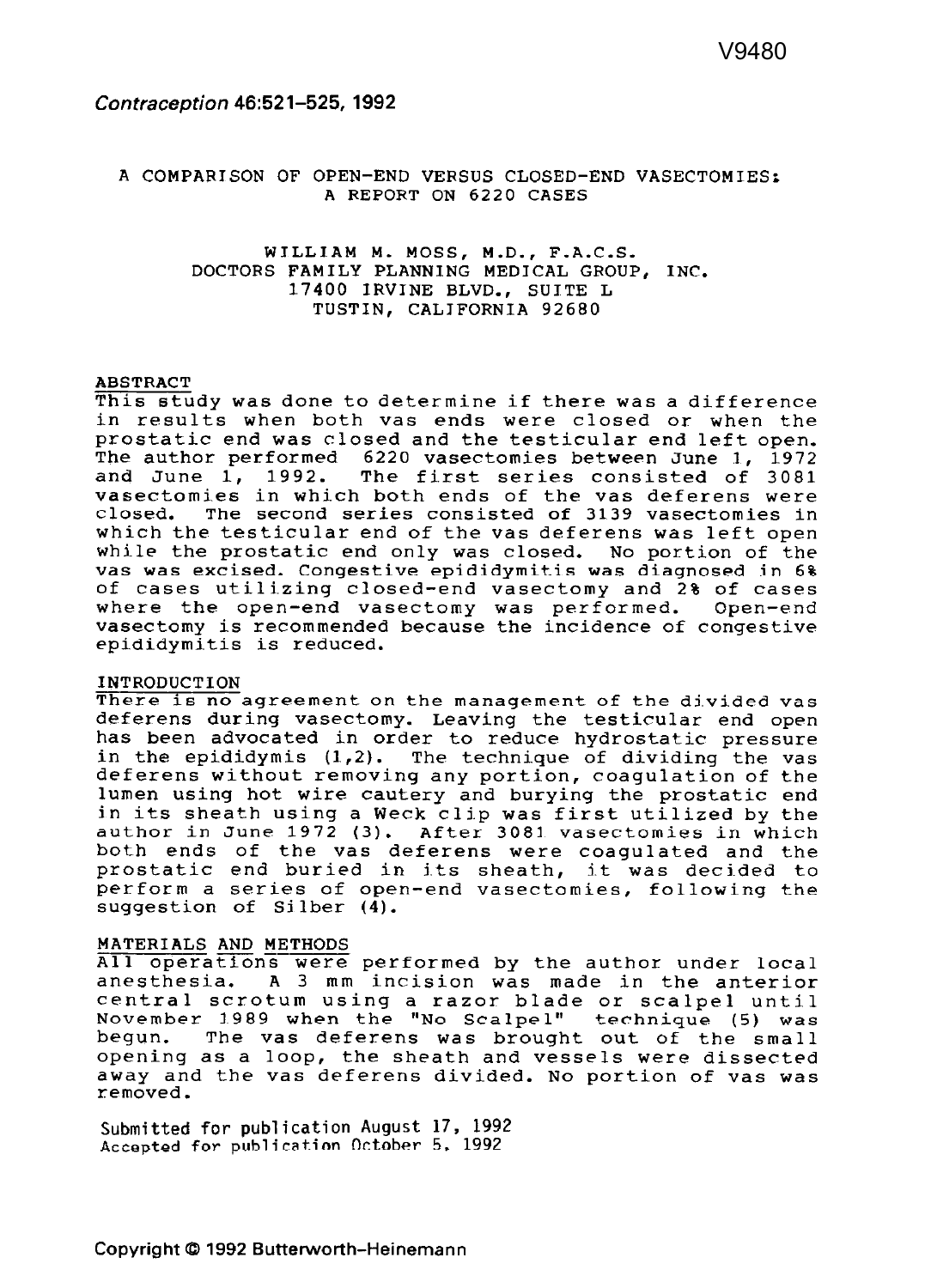In the first series of 3081 vasectomies, the lumen of both ends of the vas deferens was coagulated for a distance of 10 mm using a disposable, battery operated, hot wire cautery. In the remaining 3139 cases, the same technique was used except only the lumen of the prostatic end of the vas was cauterized a distance of 3.0 **mm, leaving** the testicular end open. In all cases, the prostatic end of the vas deferens was further isolated by having it retract distally into its sheath and sealing it there using a single medium size stainless steel hemoclip (Week). The two vasa were operated through the same incision or puncture. The thin medial septum does not deter the use of one incision. Operating time averaged six minutes (6). An assistant was used which added speed and efficiency to the procedure.

Following the operation, the patient was left in the supine position for 30 minutes with compression over the surgical site. Patients were instructed to obtain semen examinations at two, four and twelve months postoperatively. Patients were instructed to return to the office or call if any problems resulted. It was found to be unnecessary to see each patient routinely postoperatively. The patients were followed-up by telephone or office visits.

All records were reviewed for failure, infection, and hematoma. To study the incidence of congestive epididymitis, the last 300 vasectomies in which both ends were closed were compared width the first 300 vasectomjes in which the testicular end was left open.

#### RESULTS

A total of 6220 vasectomies were performed between June 1, 3.972 and June 1, 1992. This total was made up of two series: The first series of 3081 between June 1, 1972 and Sept. 30, 1979, was known as a closed-end vasectomy. The second serjes of 3139 between Oct. 1, 1979 and June 1, 1992, was known as open-end vasectomy.

One failure occurred with each technique (Table). The failure in the first series had three negative sperm counts through a 12-month period postoperatively. Nine years later in July1987, his wife became pregnant and at **that** time, his sperm count totaled 7 million. The failure in the second series **was** successfully reoperated using the same technique six months later. There were two patients who developed a fistula that allowed 0 to 2 dead sperm/hpf for one year before the sperm count became negative.

Two hematomas occurred in the second series, none in the first. They were noted on the third and fourth postoperative day, respectively, when the patients complained of a mass in their scrotum. Neither required drainage and spontaneously reabsorbed in two to three months.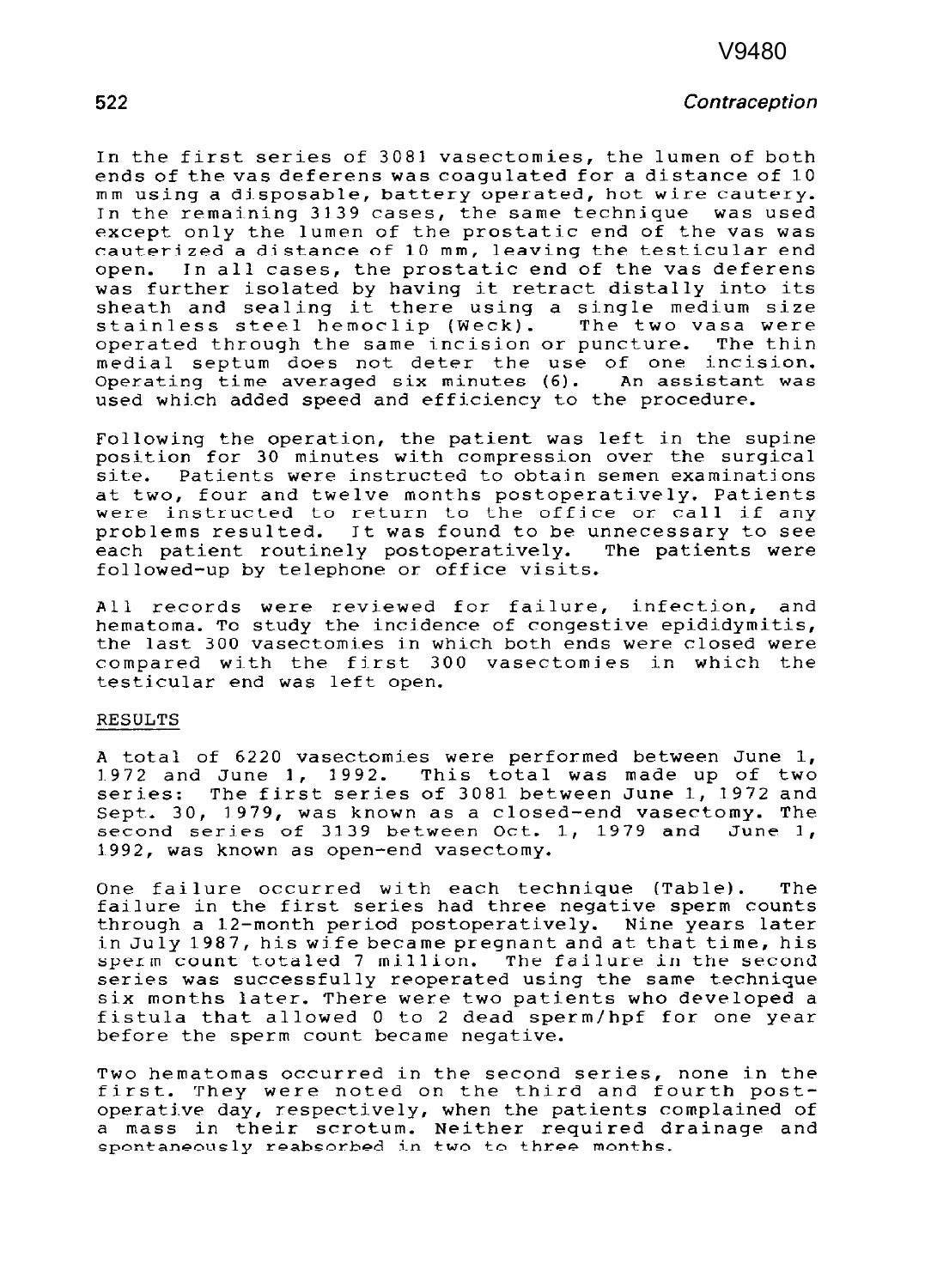TABLE: COMPLICATIONS OF THE TWO SERIES

|                                                       | CLOSED-END SERIES  | OPEN-END SERIES    |
|-------------------------------------------------------|--------------------|--------------------|
| <b>NUMBER</b>                                         | 3081 VASECTOMIES   | 3103 VASECTOMIES   |
| PERIOD                                                | $6/1/72 - 9/30/79$ | $10/1/79 - 4/1/92$ |
| <b>FAILURES</b>                                       | 1                  | 1                  |
| <b>INFECTIONS</b>                                     | $\mathbf{1}$       | 2                  |
| HEMATOMAS (SMALL)                                     | 0                  | 2                  |
| CONGESTIVE EPIDIDYMITIS<br>18(68)<br>$(300$ PATIENTS) |                    | (28)<br>6.         |

Three serious infections occurred. One was in the first series and two were in the second. The one in the first series, and one in the second required an incision and<br>drainage. The third patient developed swelling and The third patient developed swelling and infection on the 14th post-operative day and was hospitalized by a surgeon in a nearby community. No positive cultures were obtained in any of these three patients.

Congestive epididymitis was the most common postoperative complaint. It was characterized by pain and tenderness of the testicle on one side. With very few exceptions, it occurred during the first 12 months postoperatively and usually occurred following trauma to the scrotum or after unusual physical or sexual activity. Physical exam revealed a tender tense epididymis and testes without redness or fever. Slight swelling of the epididymis and testes was common. The condition was self-limiting, lasting three to seven days. The patients were treated with hot baths, scrotal support, analgesics, anti-inflammatory drugs and rest. In the last 300 patients of the first series, 18 cases (6%) of congestive epididymitis were found. In the first 300 patients of the second series, 6 cases (2%) were found (relative risk 3.0; 95% confidence interval 1.2-7.5).

A few small 3 **mm** to IO mm granulomas occurred at the site of the vasectomy, both in the closed- and open-end series. These were non-tender and did not require treatment, but were seen because the patient discovered a lump and wanted assurance that it was not a tumor.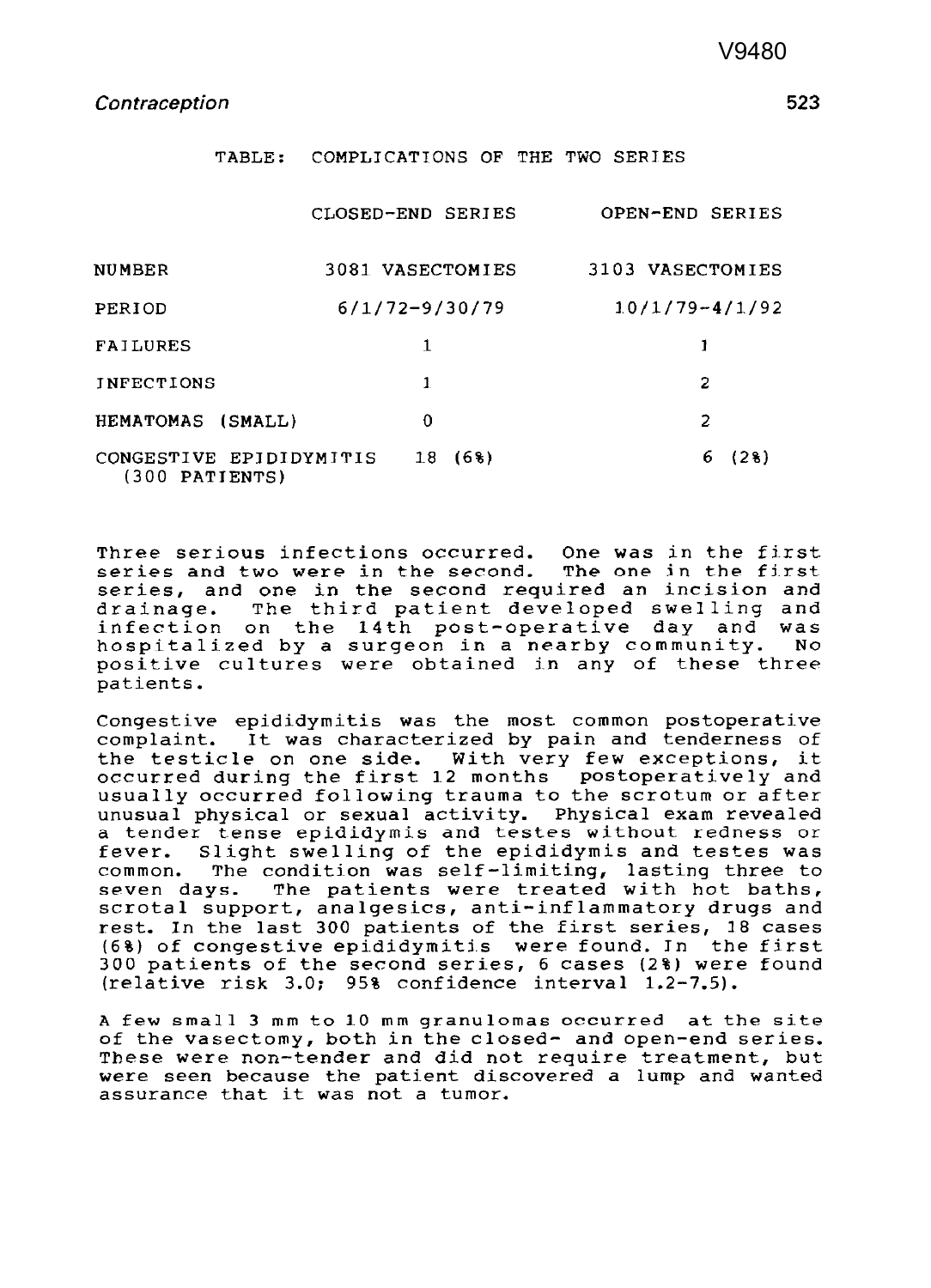Vasovasostomy, using micro surgical technique, was performed by the author on seven patients in the first series and thirty-seven patients in the second series. A review of these surgeries is the subject of a future report. Reanastomosis of the vas deferens in these two series was easier to perform than on vasectomies done with other techniques because: No portion of the vas was removed, a steel clip marked the abdominal end of the vas and the vasectomy had been done in the middle third of the scrotal vas.

#### DISCUSSION

Prior to the introduction of laparoscopy for sterilization of the female, vasectomy was the method of choice in couples requesting sterilization. However, since 1973, vasectomy has not been as popular as laparoscopy in the USA (7). Simplification of the vasectomy procedure could renew its popularity.

Rolnick (8) first described the importance of closing the vas sheath in order to prevent vasectomy fajlure. He pointed out that unless the sheath is disrupted and closed, it will act as a conduit which epithelializes and allows sperm to pass between open vas ends.

Esho and Cass (9) reviewed reported series of vasectom techniques and found that when interposition of the fascial sheath was added to other techniques, it reduced **the**  recanalization rate to zero.

Coagulation of the vas ends and interposition of tissue using the vas sheath was first advocated by Schmidt in 1966 (10). These two steps were utilized in the present series of vasectomies. The success rate of two failures in 6220 tends **to** support this technique.

The author believes placement of the clip, in sealing the sheath over the prostatic vas, is most important to the success of this technique. The clip was placed so as to seal the prostatic end of the vas within its **sheath. The clip is not placed** on the **vas** itself. The closing end of the clip should also include the edge of the sheath along the testicular end of the vas **at** a point 1 to 2 cm from its This not only seals the sheath over the prostatic vas, but also anchors the two ends apart. A suture could be substituted in this step of the procedure but a clip was found to be easier, faster and more efficient.

By not removing any portion of vas and leaving the testicular end open, there may be an increased success rate following vaso-vasostomy as previously suggested by Silber (11). The presence of a spermatic granuloma may increase the success of vaso-vasostomy by decreasing the hydrostatic pressure in the testicular vas and epididymis.